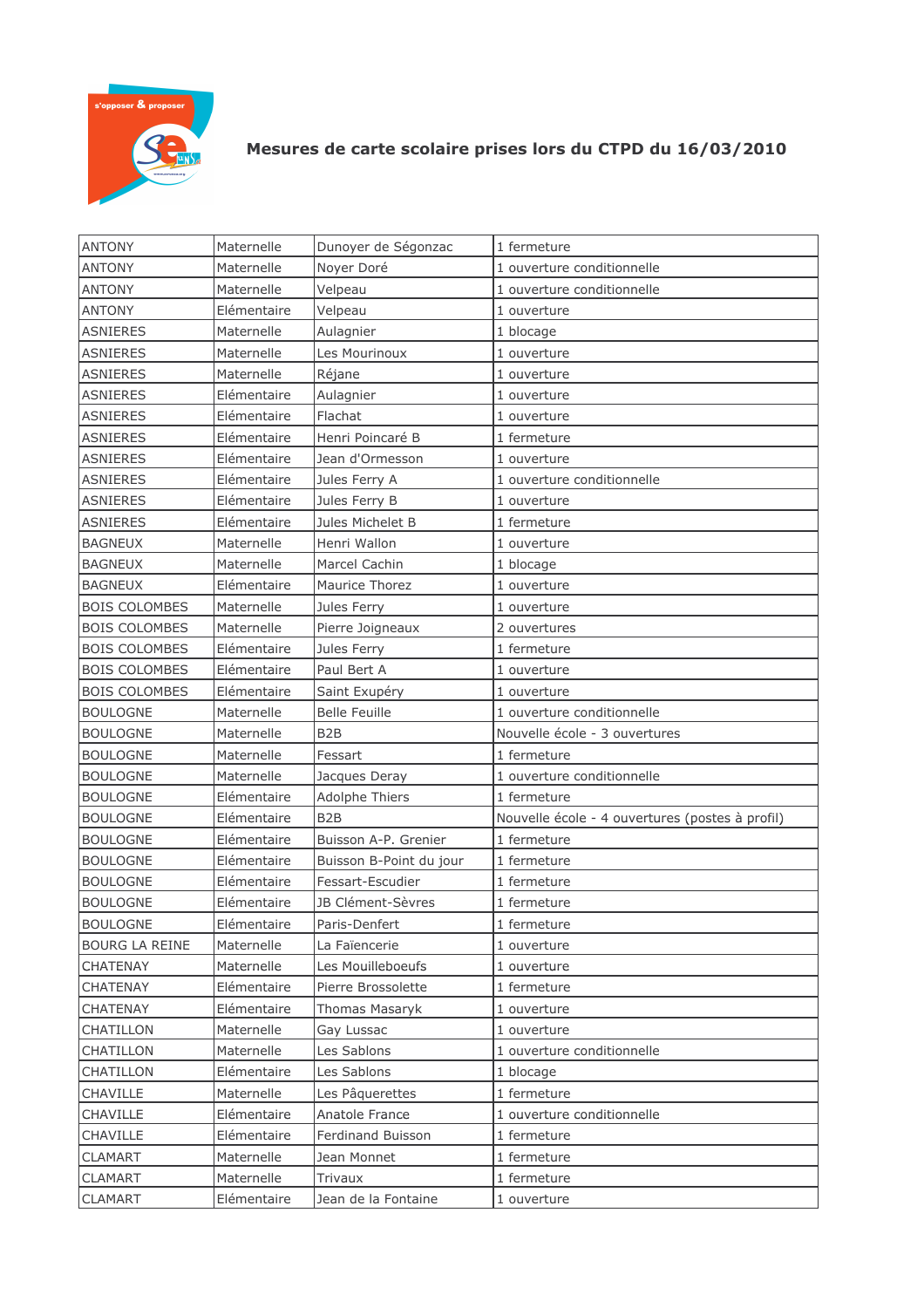| <b>CLAMART</b>       | Elémentaire | La Garenne              | 1 blocage                                     |
|----------------------|-------------|-------------------------|-----------------------------------------------|
| <b>CLAMART</b>       | Elémentaire | Sédar Senghor           | 1 ouverture                                   |
| <b>CLICHY</b>        | Maternelle  | Louis Pasteur           | 1 ouverture                                   |
| <b>CLICHY</b>        | Elémentaire | Jean Jaurès             | Transfert du CRI de V. Hugo A                 |
| <b>CLICHY</b>        | Elémentaire | Louis Pasteur A         | 1 ouverture                                   |
| <b>CLICHY</b>        | Elémentaire | Victor Hugo A           | 1 CLIN                                        |
| <b>COLOMBES</b>      | Maternelle  | Charles Péguy           | 1 ouverture conditionnelle                    |
| <b>COLOMBES</b>      | Maternelle  | Marcelin Berthelot      | 1 ouverture conditionnelle                    |
| <b>COLOMBES</b>      | Maternelle  | Ambroise Paré           | 1 ouverture                                   |
| COLOMBES             | Maternelle  | Langevin Wallon         | 1 ouverture                                   |
| <b>COLOMBES</b>      | Maternelle  | Victor Hugo             | 1 ouverture                                   |
| <b>COLOMBES</b>      | Elémentaire | Charles Péguy A         | Accueil CLIN Tour d'Auvergne                  |
| <b>COLOMBES</b>      | Elémentaire | Charles Péguy B         | 1 ouverture                                   |
| COLOMBES             | Elémentaire | Lazare Carnot           | 1 ouverture                                   |
| <b>COLOMBES</b>      | Elémentaire | Marcelin Berthelot B    | 1 ouverture                                   |
| COLOMBES             | Elémentaire | Ambroise Paré B         | 1 ouverture                                   |
| COURBEVOIE           | Maternelle  | Camille Claudel         | 1 ouverture                                   |
| COURBEVOIE           | Maternelle  | <b>Charles Perrault</b> | 1 ouverture                                   |
| COURBEVOIE           | Maternelle  | Les Ajoncs              | 1 ouverture conditionnelle                    |
| COURBEVOIE           | Elémentaire | Alexandre Dumas         | 1 ouverture                                   |
| COURBEVOIE           | Elémentaire | Camille Claudel         | 1 ouverture                                   |
| COURBEVOIE           | Elémentaire | Jean de la Bruyère      | 1 blocage                                     |
| COURBEVOIE           | Elémentaire | Marcel Achard           | 1 ouverture                                   |
| <b>FONTENAY</b>      | Elémentaire | La Roue B               | 1 ouverture                                   |
| <b>FONTENAY</b>      | Elémentaire | Les Ormeaux             | 1 blocage                                     |
| <b>FONTENAY</b>      | Elémentaire | Les Renards             | 1 fermeture                                   |
| <b>GENNEVILLIERS</b> | Maternelle  | Anatole France          | 1 ouverture                                   |
| GENNEVILLIERS        | Maternelle  | Paul Langevin           | 1 ouverture                                   |
| <b>GENNEVILLIERS</b> | Maternelle  | Pauline Kergomard       | 1 ouverture                                   |
| <b>ISSY</b>          | Maternelle  | Centre Petite Enfance   | 1 ouverture                                   |
| <b>ISSY</b>          | Maternelle  | Claude Boujon           | 1 ouverture conditionnelle                    |
| <b>ISSY</b>          | Maternelle  | Les Chartreux           | 1 ouverture conditionnelle (voir élémentaire) |
| <b>ISSY</b>          | Maternelle  | Les Epinettes           | 1 ouverture                                   |
| <b>ISSY</b>          | Maternelle  | Les Ponceaux            | 1 ouverture                                   |
| <b>ISSY</b>          | Maternelle  | Robert Doisneau         | 1 blocage                                     |
| ISSY                 | Elémentaire | Justin Oudin            | 1 fermeture                                   |
| <b>ISSY</b>          | Elémentaire | Les Chartreux           | 1 ouverture conditionnelle (voir élémentaire) |
| <b>ISSY</b>          | Elémentaire | Saint Germain           | 1 ouverture                                   |
| LA GARENNE           | Elémentaire | Jean Jerphanion         | 1 fermeture                                   |
| LA GARENNE           | Elémentaire | René Guest              | Fermeture de la CLIS B                        |
| LE PLESSIS           | Maternelle  | Henri Wallon            | 1 ouverture                                   |
|                      | Elémentaire |                         |                                               |
| LE PLESSIS           |             | Anatole France          | 1 ouverture                                   |
| LE PLESSIS           | Elémentaire | Louis Pergaud           | 1 ouverture                                   |
| <b>LEVALLOIS</b>     | Maternelle  | Anatole France          | 1 fermeture                                   |
| <b>LEVALLOIS</b>     | Maternelle  | Jean Jaurès             | 1 ouverture                                   |
| <b>LEVALLOIS</b>     | Maternelle  | Jules Ferry             | 1 ouverture                                   |
| LEVALLOIS            | Maternelle  | Victor Hugo             | 3 fermetures                                  |
| LEVALLOIS            | Elémentaire | Jean de la Fontaine     | 1 ouverture                                   |
| <b>LEVALLOIS</b>     | Elémentaire | Maurice Ravel           | 1 ouverture conditionnelle                    |
| <b>MALAKOFF</b>      | Maternelle  | Henri Barbusse          | 1 ouverture                                   |
| <b>MARNES</b>        | Elémentaire | La Marche               | 1 ouverture                                   |
| <b>MEUDON</b>        | Maternelle  | Antoine de St Exupéry   | Fusion St Ex et Marie Curie                   |
| <b>MEUDON</b>        | Maternelle  | Pierre et Marie Curie   | Fusion St Ex et Marie Curie                   |